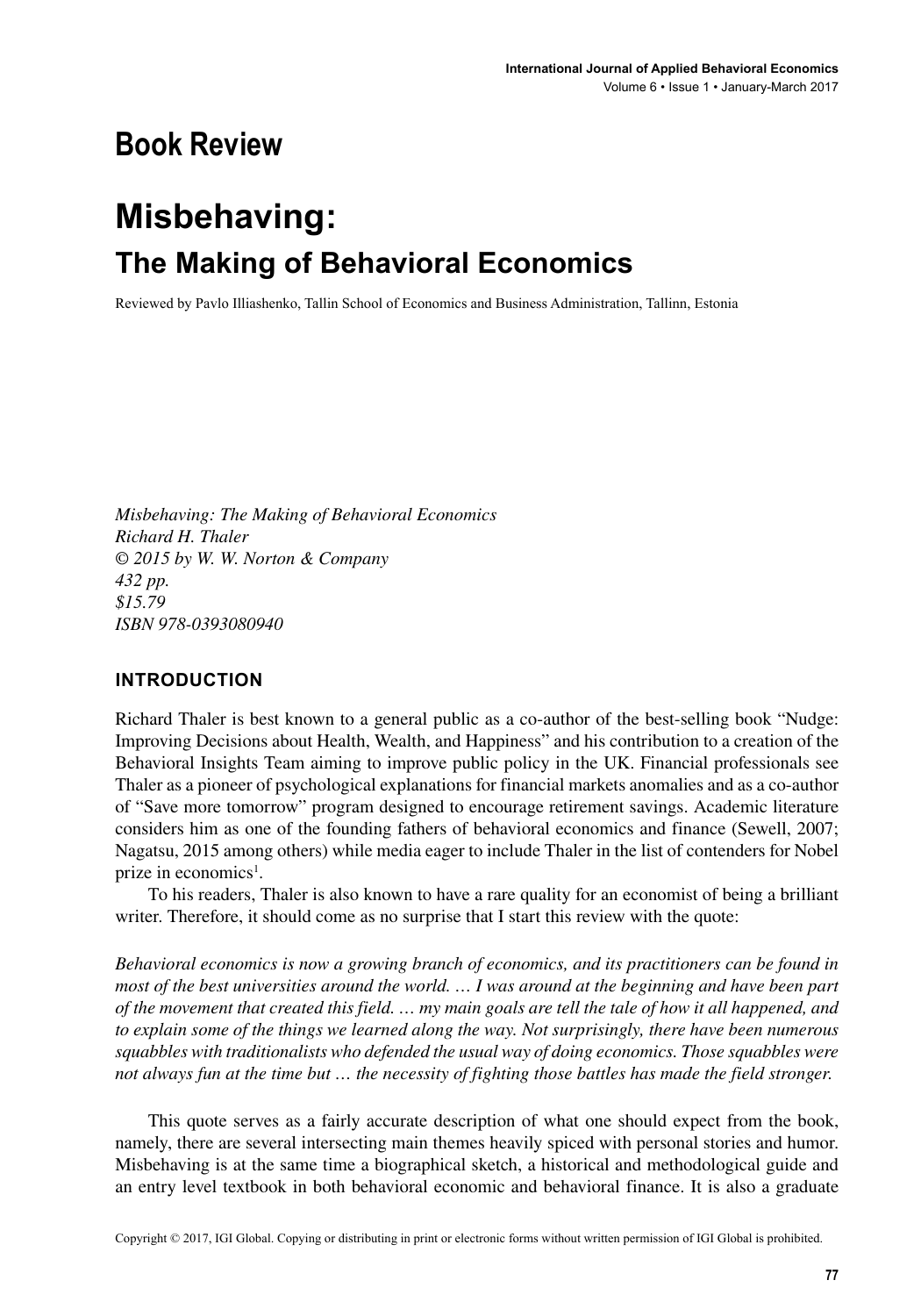level textbook in the inner workings of science as well as a manual on high-level academic debates. The recurring theme of field development through debates and squabbles makes the book a definite must-read for graduate students and early-stage researchers. It teaches the benefits of patience and creativity, respect for opposing views and above all the crucial role of developing convincing and sound arguments.

Since Misbehaving tells a story rather than presents an argument this review will follow the book's structure. I will focus on major events and connect them to the seminal works which created the field.

#### **THE BEGINNINGS: 1970-1985**

In Thaler 's own words, he began to have deviant thoughts about economics while he was a graduate student in the early 1970s. Despite his Ph.D. thesis (Thaler, 1975) was in-line with a standard way of doing economics, Thaler started to develop now famous "the list" documenting examples of deviation from a model of rational behavior. However, at that time he had little understanding of what to do next: "I knew it [endowment effect] was real, but I had no idea what to do with it." This confusion was about to change in 1976 when Baruch Fischhoff encouraged Thaler to take a look at the works of his advisors Daniel Kahneman and Amos Tversky. When Thaler managed to get a Tversky and Kahneman (1974) paper on heuristics and biases and an early draft of Kahneman and Tversky (1979) paper on Prospect Theory, he found a powerful framework with which to pursue this new research agenda. The future events proved themselves to be decisive. Thanks to Victor Fuchs, Thaler got an opportunity to spend 1977-78 academic year at Stanford along with both Kahneman and Tversky while they were finishing writing a paper on Prospect Theory. It was during that year when Thaler decided to go "all in" on his new and risky venture and moved to Cornell University which he thought will tolerate some "heresy".

The new endeavor started with two papers which were written during the year at Stanford. First was expanding on the psychology of spending, saving, and other household financial behavior (Thaler, 1980), what has now become known as mental accounting and was finalized in Thaler (1985). The second paper was taking the idea of unbounded self-control (Thaler and Shefrin, 1981) and was coauthored with another future star of behavioral finance Hersh Shefrin. This work had a major impact on studies of time-inconsistent intertemporal choices and hyperbolic discounting.

The success of the behavioral enterprise starts to become apparent after one more year of collaboration with Daniel Khanemann, this time during the 1984-85 academic year in Vancouver. In Thaler's words, along with 1977-78, it was a most productive year in his life. Apart from contribution to a Khaneman and Knetsch project on fairness (famous "dictator's game") Thaler played an important role in developing a decisive experimental evidence for the existence of the endowment effect (Kahneman, Knetsch and Thaler, 1991), which later became an important cornerstone in the development of behavioral law:

*By the time I returned to Cornell from my year in Vancouver, I had been working full time on my risky behavioral economics endeavor for eight years. And either despite or because of this endeavor … I had managed to get tenure at Cornell and had several papers in the pipeline to be published in top journals. … The biggest problem was that … Amos, Danny, and I were mostly talking to one another.* 

### **BATTLE FOR RECOGNITION AND BRANCHING OUT: 1985-PRESENT**

The year of 1985 was an important watershed in the development of behavioral economics. First, publication of De Bondt and Thaler (1985) paper on stock market overreaction created a field of behavioral finance<sup>2</sup> by providing an empirical evidence against the strong form of Efficient Market Hypothesis<sup>3</sup>. Secondly, besides devoting two full chapters to a paper on stock market overreaction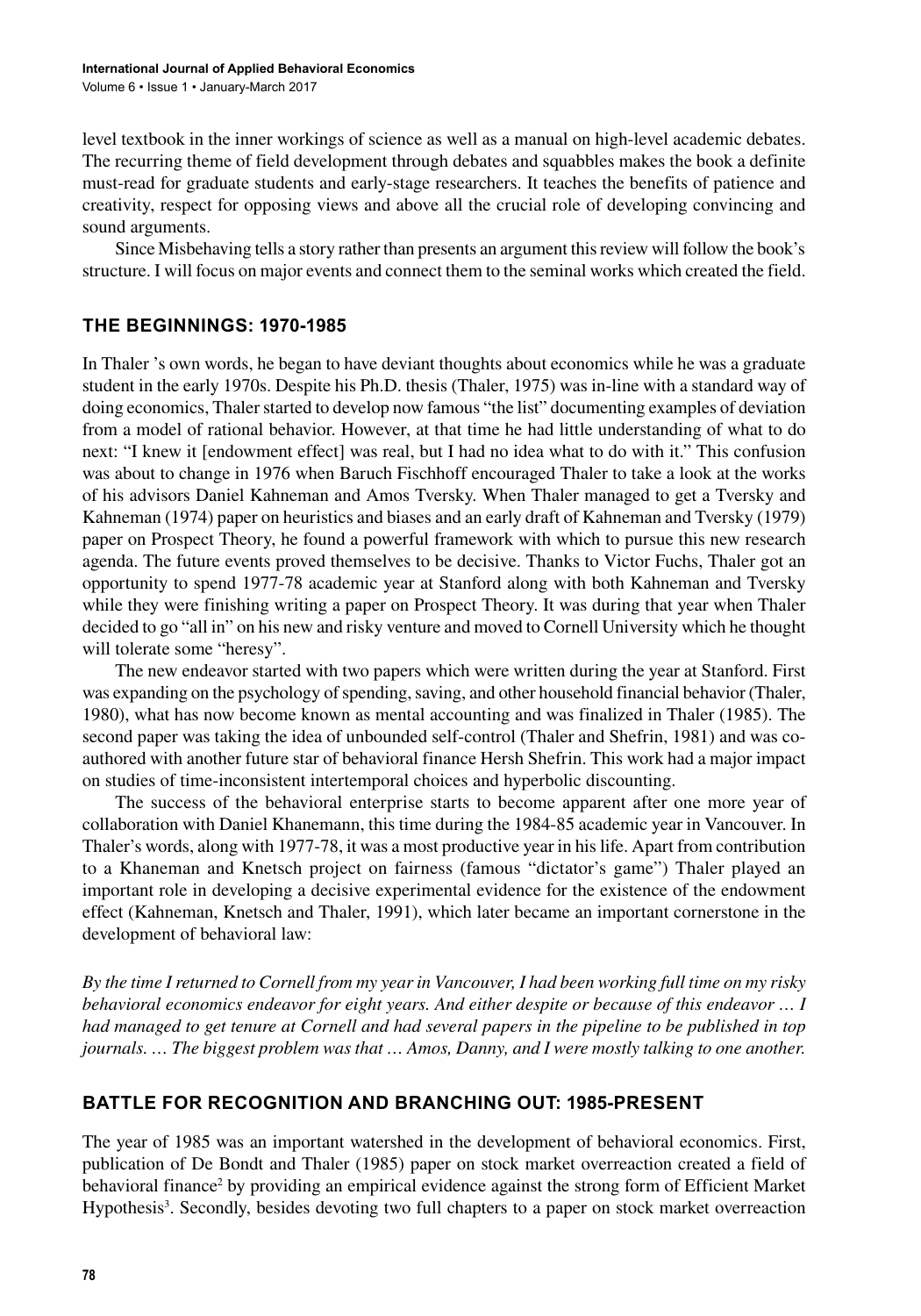and discussion it generated, Thaler points to another milestone: in October of 1985 behavioral camp got its first major public fight with rationalists (including Robert Lucas, Merton Miller and Eugene Fama) at a conference at the University of Chicago. Behavioralists were presenting violations of the rational choice model while traditionalists were explaining why these findings do not matter. The success for the behavioral team was not a victory over the traditional way of doing economics but a successful refutal of popular defensive comments given by traditional camp (Thaler, 1986).

In the following years, Thaler continued to supply examples of violations taking place in the real world. He devotes one of the chapters of Misbehaving to show how NFL draft picks data refutes the Gary Becker's argument that it doesn't matter if most people can't do the complex analysis because those who can end up in the jobs where it's required (Massey and Thaler, 2005). In another chapter, Thaler explains how peoples' behavior during some game shows disprove the so-called incentives argument which states that if stakes are high enough, then people will get it right (van Dolder et al., 2015).

Despite the success of public debate in 1985, behavioral economics was a long way short of recognition in wider academic circles. One major opportunity for change came through Thaler's column on anomalies (from 1987 to 2006) in the new Journal of Economic Perspectives. This column had an estimated audience of over 5,000 economists and created a lot of buzz in academic circles. The second major opportunity was closely related to the Russell Sage Foundation which became an organizing force behind highly successful Summer Institutes in Behavioral Economics. The succession of this summer schools was responsible for training many further stars in the field and nothing can describe the significance of the impact made by Russell Sage Foundation better than the fact that Misbehaving is dedicated to "… and Eric Wanner and the Russell Sage Foundation who backed a crazy idea …"

#### **THE COMPLETED KUHN CYCLE**

Thaler's involvement in the development of behavioral law (Jolls et al., 1998) and collaboration with Cass Sunstein later led to the emergence of a behavioral approach to public policy labeled libertarian paternalism (Thaler and Sunstein, 2003). Thereby, behavioral economics made a full circle: from observations contradicting the standard paradigm of economics to the explanation of these anomalies with the help of new theories and eventually to the application of these new ideas. Behavioral economics maybe does not cause a proper paradigm shift (Berg and Gigerenzer, 2010), nevertheless, it certainly made important modifications to a paradigm core improving descriptive and predictive power of economics.

As a history of the rise of behavioral economics, Misbehaving constitutes a triumph of Thomas Kuhn idea of scientific revolutions. Indeed, economics did not progress via a linear accumulation of new knowledge, rather the progress was made be a streak of luck coincidences, risky career choices and countless squabbles with defenders of "Homo Economicus". However, if I will need to choose the single significant lesson from Thaler's history of behavioral economics, it will be the importance of collaboration and the great power of talking to people. The history of behavioral economics may turn out to be very different from what actually had happened if Richard Thaler did not meet Baruch Fischhoff or if Thaler had no opportunity to spend a year with Kahneman and Tversky at Stanford.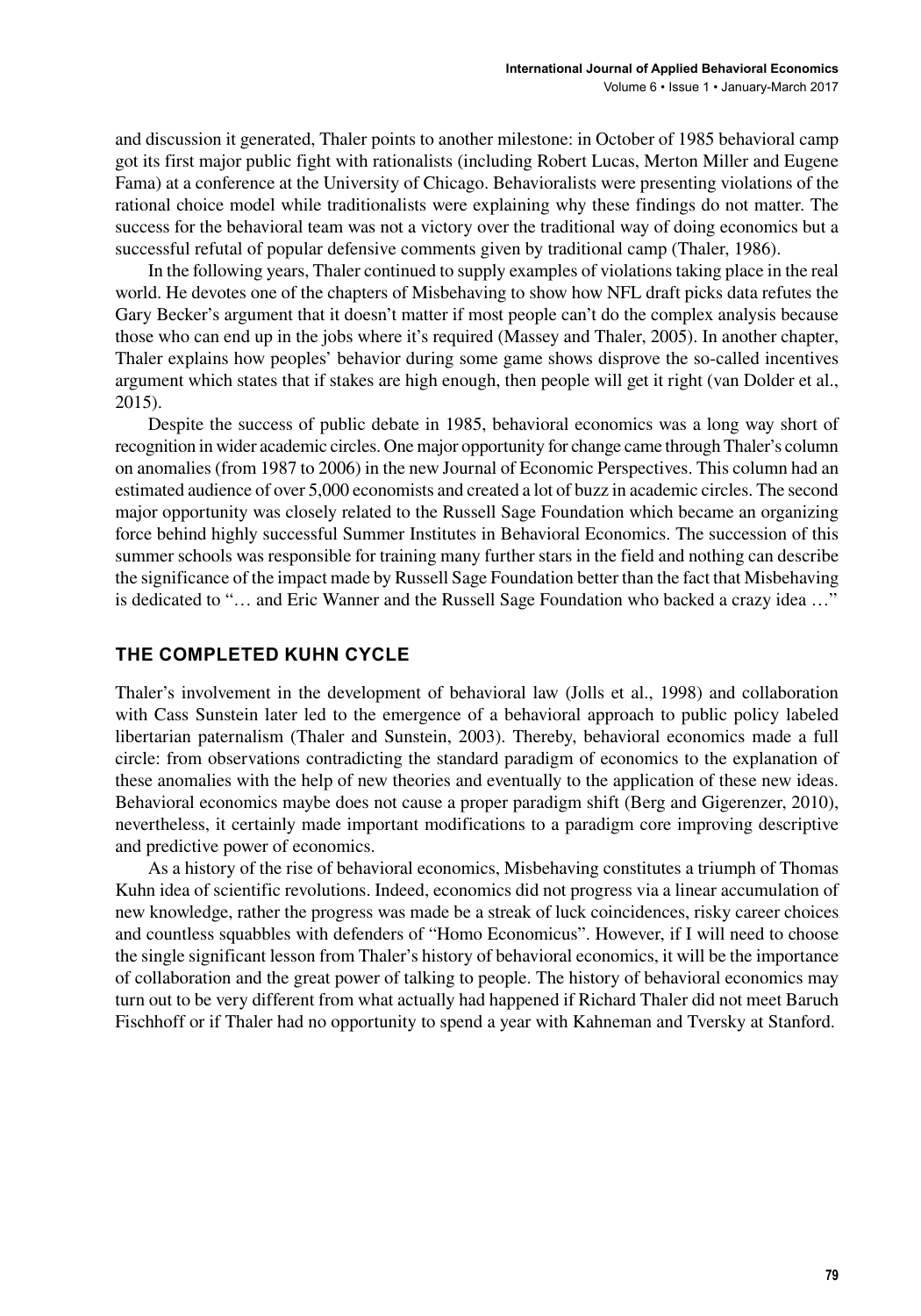Volume 6 • Issue 1 • January-March 2017

### **REFERENCES**

Benartzi, S., & Thaler, R. H. (1993). *Myopic loss aversion and the equity premium puzzle. Technical report*. National Bureau of Economic Research; doi[:10.3386/w4369](http://dx.doi.org/10.3386/w4369)

Berg, N., & Gigerenzer, G. (2010). As-if behavioral economics: Neoclassical economics in disguise? In *History of Economic Ideas* (pp. 133–165). doi:10.2139/ssrn.1677168

Bondt, W. F., & Thaler, R. (1985). Does the stock market overreact? *The Journal of Finance*, *40*(3), 793–805. doi[:10.1111/j.1540-6261.1985.tb05004.x](http://dx.doi.org/10.1111/j.1540-6261.1985.tb05004.x)

Jolls, C., Sunstein, C. R., & Thaler, R. (1998). A behavioral approach to law and economics. *Stanford Law Review*, *50*(5), 1471–1550. doi[:10.2307/1229304](http://dx.doi.org/10.2307/1229304)

Kahneman, D., Knetsch, J. L., & Thaler, R. H. (1991). Anomalies: The endowment effect, loss aversion, and status quo bias. *The Journal of Economic Perspectives*, *5*(1), 193–206. doi:[10.1257/jep.5.1.193](http://dx.doi.org/10.1257/jep.5.1.193)

Kahneman, D., & Tversky, A. (1979). Prospect theory: An analysis of decision under risk. *Econometrica*, *47*(2), 263–291. doi[:10.2307/1914185](http://dx.doi.org/10.2307/1914185)

Lee, C., Shleifer, A., & Thaler, R. H. (1991). Investor sentiment and the closed-end fund puzzle. *The Journal of Finance*, *46*(1), 75–109. doi[:10.1111/j.1540-6261.1991.tb03746.x](http://dx.doi.org/10.1111/j.1540-6261.1991.tb03746.x)

Massey, C., & Thaler, R. (2005). *Overconfidence vs. market efficiency in the national football league (Technical report)*. National Bureau of Economic Research. doi:[10.3386/w11270](http://dx.doi.org/10.3386/w11270)

Mehra, R., & Prescott, E. C. (1985). The equity premium: A puzzle. *Journal of Monetary Economics*, *15*(2), 145–161. doi[:10.1016/0304-3932\(85\)90061-3](http://dx.doi.org/10.1016/0304-3932(85)90061-3)

Nagatsu, M. (2015). Behavioral economics, history of. In International Encyclopedia of the Social & Behavioral Sciences (pp. 443–449). Elsevier BV. doi[:10.1016/B978-0-08-097086-8.03053-1](http://dx.doi.org/10.1016/B978-0-08-097086-8.03053-1)

Sewell, M. (2007). Behavioural finance. University of Cambridge. Retrieved from<https://goo.gl/vIYwLT>

Shefrin, H., & Statman, M. (1985). The disposition to sell winners too early and ride losers too long: Theory and evidence. *The Journal of Finance*, *40*(3), 777–790. doi:[10.1111/j.1540-6261.1985.tb05002.x](http://dx.doi.org/10.1111/j.1540-6261.1985.tb05002.x)

Shlller, R. (1981). Do stock prices move too much to be justified by subsequent changes in dividends. *The American Economic Review*, *71*. doi[:10.3386/w0456](http://dx.doi.org/10.3386/w0456)

Sunstein, C. R., & Thaler, R. H. (2003). Libertarian paternalism is not an oxymoron. *The University of Chicago Law Review. University of Chicago. Law School*, *70*(4), 1159–1202. doi:[10.2307/1600573](http://dx.doi.org/10.2307/1600573)

Thaler, R. (1980). Toward a positive theory of consumer choice. *Journal of Economic Behavior & Organization*, *1*(1), 39–60. doi[:10.1016/0167-2681\(80\)90051-7](http://dx.doi.org/10.1016/0167-2681(80)90051-7)

Thaler, R. (1985). Mental accounting and consumer choice. *Marketing Science*, *4*(3), 199–214. doi[:10.1287/](http://dx.doi.org/10.1287/mksc.4.3.199) [mksc.4.3.199](http://dx.doi.org/10.1287/mksc.4.3.199)

Thaler, R. H. (1975). *The value of saving a life: a market estimate*. Xerox University Microfilms.

Thaler, R. H. (1986). The psychology and economics conference handbook: Comments on Simon, on Einhorn and Hogarth, and on Tversky and Kahneman. *The Journal of Business*, *59*(4), S279–S284. Retrieved from https:// goo.gl/ifyuuV doi:[10.1086/296366](http://dx.doi.org/10.1086/296366)

Thaler, R. H., & Shefrin, H. M. (1981). An economic theory of self-control. *Journal of Political Economy*, *89*(2), 392–406. doi[:10.1086/260971](http://dx.doi.org/10.1086/260971)

Twersky, A., & Kahneman, D. (1974). Judgment under uncertainty: Heuristics and biases. *Science*, *185*(4157), 1124–1131. doi[:10.1126/science.185.4157.1124](http://dx.doi.org/10.1126/science.185.4157.1124) PMID:[17835457](http://www.ncbi.nlm.nih.gov/pubmed/17835457)

Van Dolder, D., Van den Assem, M. J., Camerer, C., & Thaler, R. H. (2015). Standing united or falling divided? high stakes bargaining in a TV game show. *The American Economic Review*, *105*(5), 402–407. doi[:10.1257/](http://dx.doi.org/10.1257/aer.p20151017) [aer.p20151017](http://dx.doi.org/10.1257/aer.p20151017)